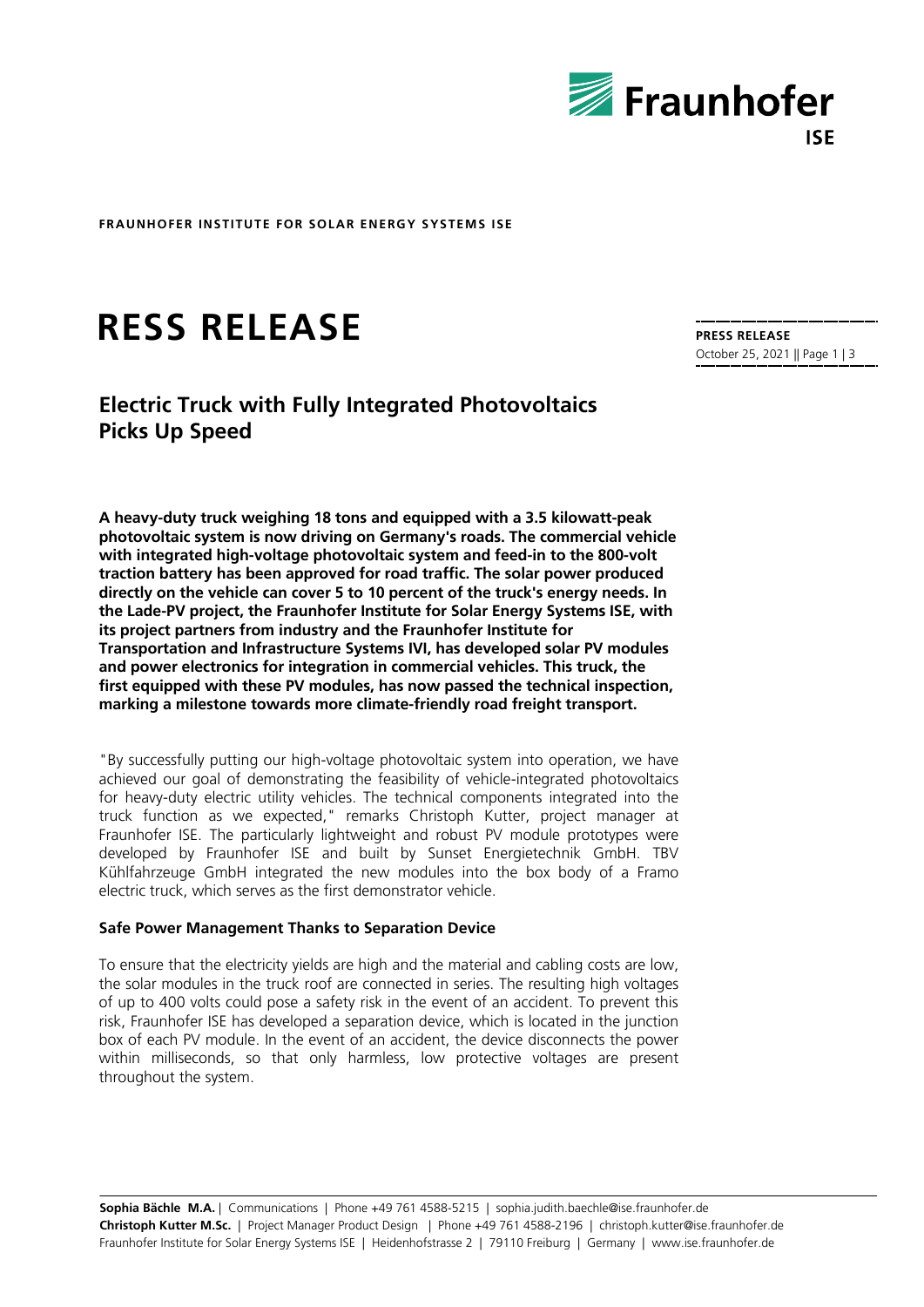

#### **FRAUNHOFER INSTITUTE FOR SOLAR ENERGY SYSTEMS ISE**

#### **Power Electronics Developed for Use in Vehicles**

As with the PV modules, the power electronics were also adapted to the requirements of the commercial vehicle. Project partner M&P Motion Control and Power Electronics GmbH developed a DC power controller that communicates with the vehicle control system via CAN bus and is integrated into the vehicle's safety concept. The photovoltaic power generated on the roof is fed directly into the on-board power supply of the commercial vehicle.

## **One-Year Test Under Real-life Conditions**

The truck with integrated photovoltaic system will be used in the Freiburg area daily by the company Alexander Bürkle GmbH. The truck's operation will be regularly tested for one year to validate the electricity yield forecast and monitor the components under real conditions. Also, the energy forecast model "IVImon" of Fraunhofer IVI will accompany the truck on all routes throughout the year. This model forecasts the range, charging times and power generation for different routes depending on the vehicle consumption and the solar radiation.

Vehicle-integrated photovoltaics has gained increasing interest in science and industry in recent years, also with respect to heavy-duty and commercial vehicles. From December 6-8, 2021, the [first international conference](http://www.pvinmotion-conference.com/) dedicated to the topic will be held online.

Further information:

Research project "Lade-PV": <https://www.ise.fraunhofer.de/en/research-projects/lade-pv.html>

Research for vehicle-integrated photovoltaics: [https://www.ise.fraunhofer.de/en/business](https://www.ise.fraunhofer.de/en/business-areas/photovoltaics/photovoltaic-modules-and-power-plants/integrated-photovoltaics/vehicle-integrated-photovoltaics.html)[areas/photovoltaics/photovoltaic-modules-and-power-plants/integrated-photovoltaics/vehicle-integrated](https://www.ise.fraunhofer.de/en/business-areas/photovoltaics/photovoltaic-modules-and-power-plants/integrated-photovoltaics/vehicle-integrated-photovoltaics.html)[photovoltaics.html](https://www.ise.fraunhofer.de/en/business-areas/photovoltaics/photovoltaic-modules-and-power-plants/integrated-photovoltaics/vehicle-integrated-photovoltaics.html)

Conference Website of "PVinMotion": [www.pvinmotion-conference.com](http://www.pvinmotion-conference.com/)

**PRESS RELEASE** October 25, 2021 || Page 2 | 3